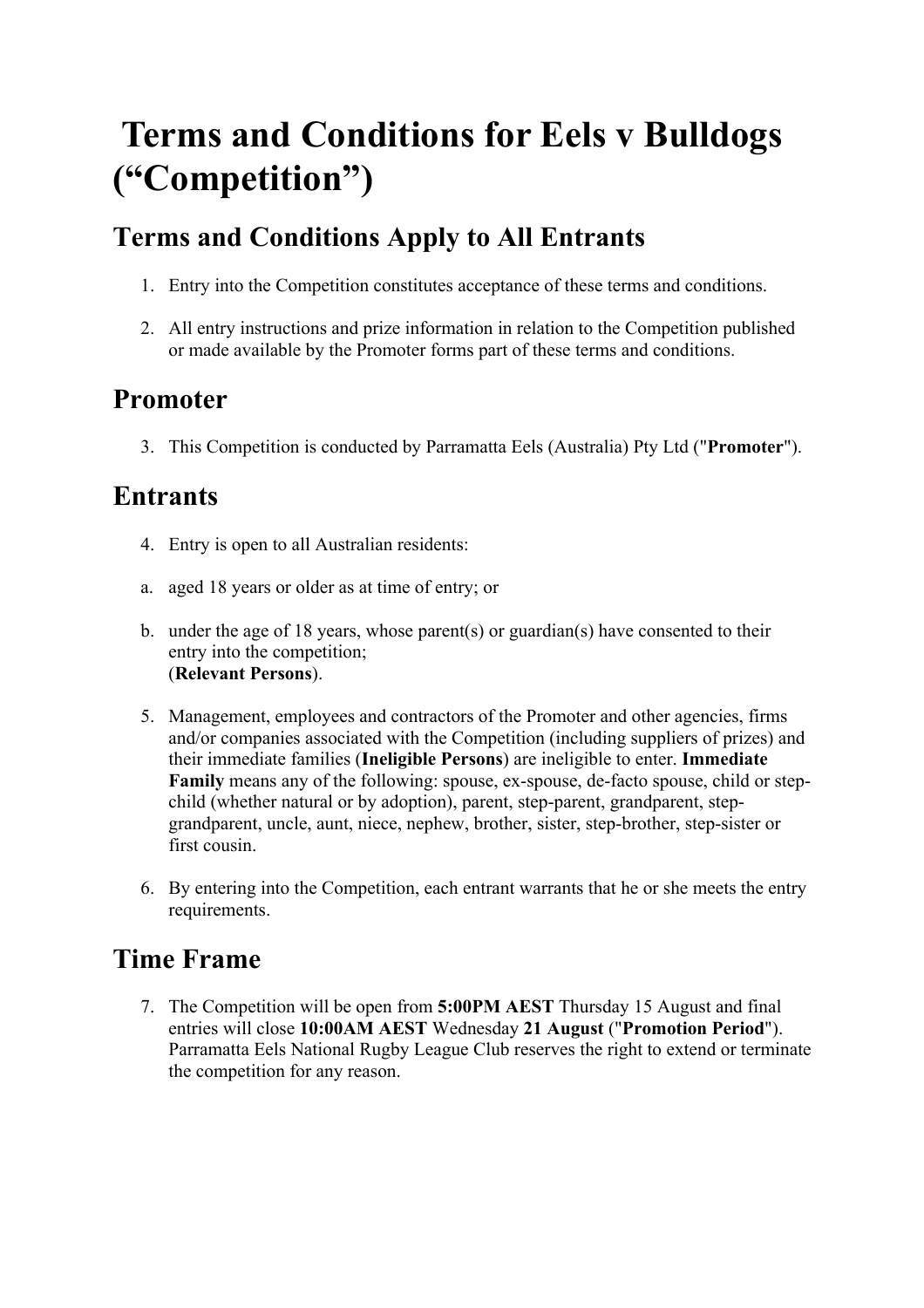#### **Entries**

- 8. To be eligible to enter, Relevant Persons need to submit an entry as follows or in such other form as the Promoter expressly consents to in writing (**Eligible Entry**):
	- a) Tell the Parramatta Eels in 25 words or less who their favourite current Parramatta Eels player is
- 9. Relevant Persons who are not Ineligible Persons and who submit an Eligible Entry are taken to have entered the Competition (**Eligible Entrants**).

# **Judging**

10. Judging will be conducted by one or more representatives of the Promoter. The judges may select additional reserve entries, which they determine to be the next best, and record them in order, in case these are required to take the place of an invalid entry or ineligible entrant.

## **The Winners**

11. This is a game of skill. The winners ("**Winners**") will be selected at the Promoter's absolute discretion based on the Promoter's opinion of how the entrant showcases their favourite player using creativity, originality, beauty, humour, wit or overall impact of the relevant entry or other criteria as the Promoter determines in its absolute discretion. Promoter will use reasonable endeavours to announce the Winners by **Thursday 22 August**. Promoter will use reasonable endeavours to notify Winners via email, telephone, or by any other means in the Promoter's discretion.

#### **Prizes**

- 12. There will be one prize in Australia. Total potential prize value is up to **AUD \$175**
- 13. The **Prize** will consist of (total up to **AUD \$175**), being:
	- a) Four (4 x Gold tickets)
- c. As a condition of accepting the Major Prize, the Winner may be required to sign any legal documentation as and in the form required by the Promoter and/or prize suppliers in their absolute discretion, including but not limited to a legal release and indemnity form. In the event the Winner is under the age of 18, a nominated parent/legal guardian of such person will be required to sign the legal documentation required under this clause on their behalf.
- e. If a Prize (or a part of a Prize) is not claimed or taken by **Thursday 22 August** the Winner will forfeit their right to that Prize and that Prize will be distributed at the Promoter's absolute discretion, and the Promoter is not obliged to substitute the Prize with another Prize or anything else. If the prize is claimed on time, Promoter will use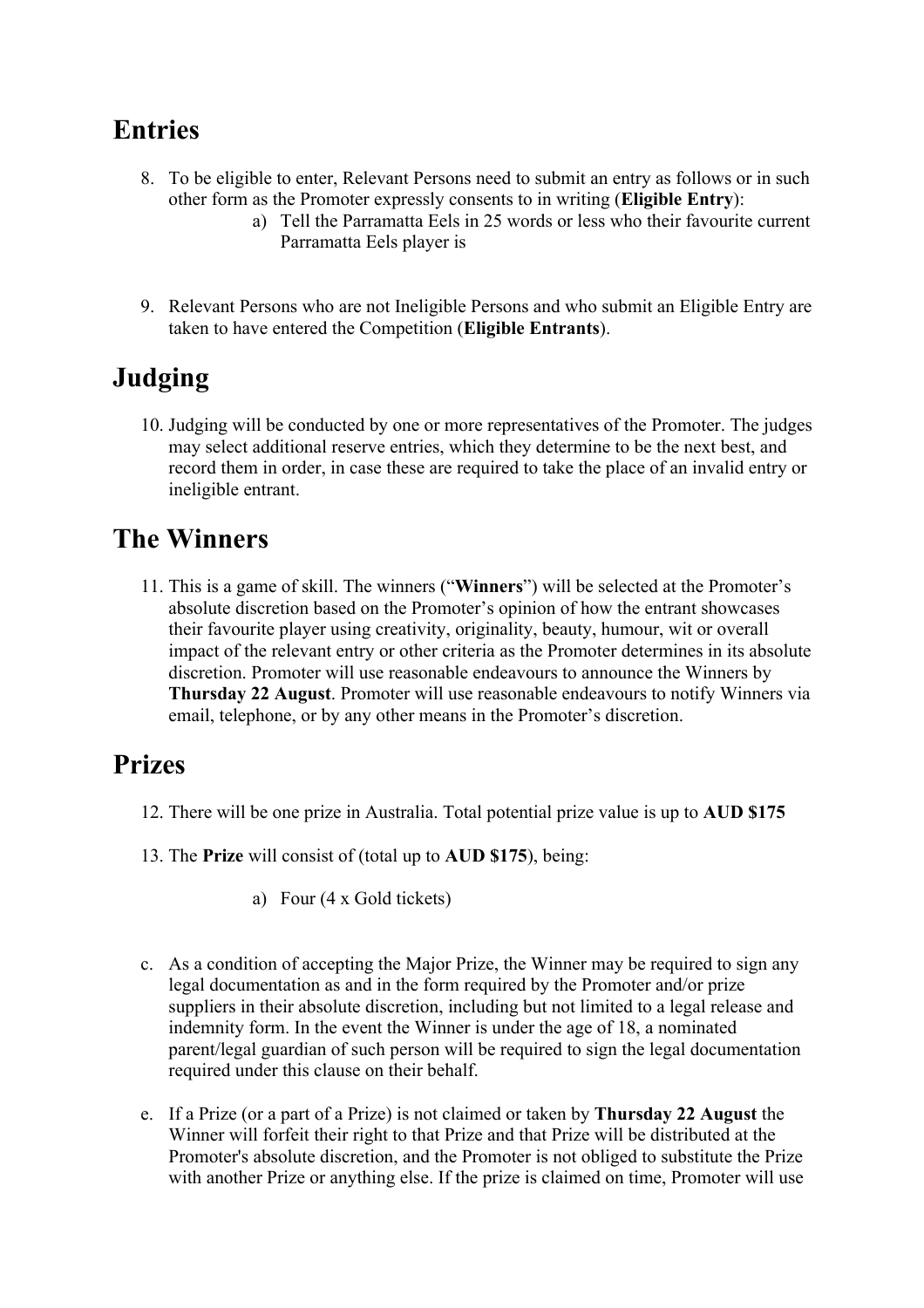reasonable endeavours to send the Prize to the Winner by **Thursday 22 August** The Prize (or any unused portion of the Prize) is not transferable or exchangeable and not redeemable for cash, unless otherwise specified.

f. The Promoter does not guarantee the quality of the Prize or make any warranty in relation to the Prize.

#### **Costs**

- 16. The Promoter accepts no responsibility for any tax liabilities that may arise from winning a Prize.
- 17. Any cost, expense or outlay incurred by an Eligible Entrant in connection with the Competition, including those incurred in entering the competition or by accessing a website or online portal, is the Eligible Entrant's responsibility, regardless of whether the Eligible Entrant wins or does not win a Prize.

## **Intellectual Property and Consent**

- 18. Each Eligible Entrant warrants that that it is the owner of, and holds all intellectual property, moral or other rights in, the Eligible Entry it has submitted. At the time of submitting an Eligible Entry, each Eligible Entrant gives the Promoter an unconditional and irrevocable licence to use all intellectual property, moral or other rights in the Eligible Entry, including for promotional and advertising purposes. Each Eligible Entrant consents to any act or omission which would otherwise constitute an infringement of their intellectual property or moral rights in respect of an Eligible Entry.
- 19. Eligible Entrants acknowledge and agree that:
- a.
- a. they consent to the full use of their entry, and any of its content by the Promoter for any purpose in connection with the Competition or the Promoter, including use which may otherwise infringe the Eligible Entrant's or content creator's moral rights pursuant to the Copyright Act 1968 (Cth) and warrant that they have the full authority to grant these rights;
- b. the Promoter has the discretion to:
	- i. publicly display the relevant content on the Parramatta Eels National Rugby League Club Facebook or any other website or page in connection with the Promoter; and/or
	- ii. approve or reject the content as an Eligible Entry.
- c. they may be contacted by the Promoter to provide comments about the Competition and the Promoter (or an agent of the Promoter) may take photos and videos of them;
- d. the Promoter may use such comments or photos, or any part of the Eligible Entry, including the Eligible Entrant's name (the **Materials**) for the Promoter's future promotional and marketing purposes without further reference or compensation to them;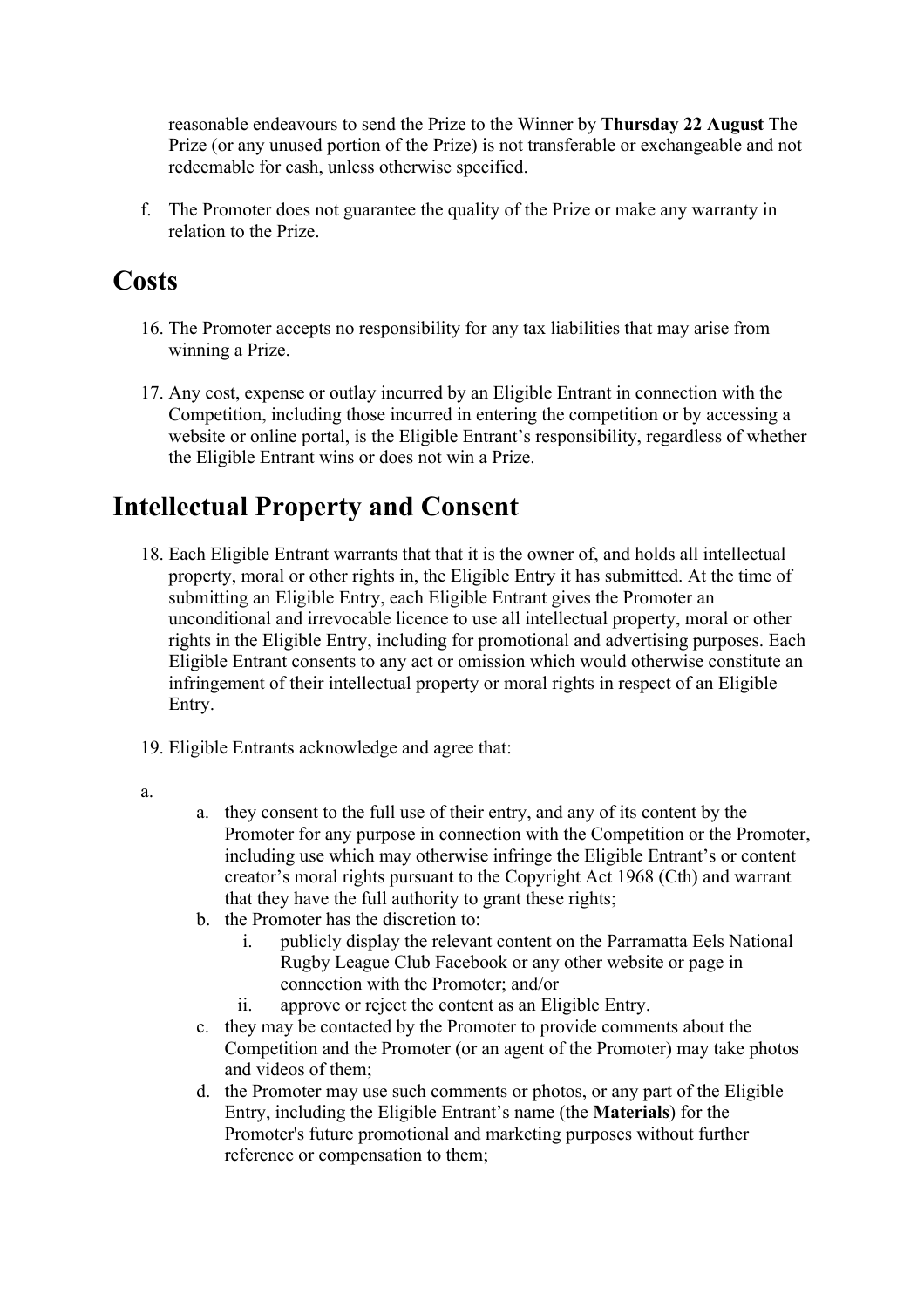- e. the Promoter may duplicate, alter, adapt and utilise the Materials as the Promoter wishes at anytime, anywhere, and by any means;
- f. the Promoter may license, authorise or otherwise transfer the rights in the Materials to others to do the same;
- g. they grant to the Promoter on creation of the Materials a royalty free, perpetual, exclusive and irrevocable licence to use the Materials for whatever purpose;
- h. they unconditionally and irrevocably consent to any act or omission that would otherwise infringe any of their moral rights in the Materials (as defined in Part IX of the Copyright Act 1968 (Cth)) and present any future rights of a similar nature conferred by statute anywhere in the world whether occurring before or after this consent is given ("Moral Rights"); they waive all Moral Rights in the Materials that arise outside Australia; and they agree not to institute, maintain or support any claim or proceeding for infringement of their Moral Rights in the Materials; and
- i. they consent to the Promoter using their name, likeness, image and/or voice in the event they are the Winner (including photograph, film and/or recording of the same) in any media for an unlimited period without remuneration for the purpose of promoting this Competition (including any outcome), and promoting any products manufactured, distributed and/or supplied by the Promoter.

#### **Disqualification**

- 21. Eligible Entrants agree that they are fully responsible for any materials they submit via the Competition
- 22. Eligible Entrants warrant and agree that:
- a. they will not submit an entry or Content that contains any material determined by the Promoter, in its absolute discretion, to be obscene, offensive, inappropriate, unlawful or fraudulent, in breach of any intellectual property, privacy, publicity or other rights, defamatory, derogatory, pornographic, sexually inappropriate, violent, abusive, harassing, threatening, objectionable with respect to race, religion, origin or gender, not suitable for children aged under 15, or otherwise unsuitable for publication;
- b. their Content shall not contain viruses or cause injury or harm to any person or entity;
- c. they will obtain prior consent from any person or from the owner(s) of any property that appears in their Content;
- d. the Content is the original work of the entrant that does not infringe the rights of any third party;
- e. they will comply with all applicable laws and regulations, including without limitation, those governing copyright, content, defamation, privacy, publicity and the access or use of others' computer or communication systems;
- f. they will comply with these Terms and Conditions;
- g. they will not tamper with the entry process or engage in any unlawful or other improper misconduct calculated to jeopardise the fair and proper conduct of the Competition;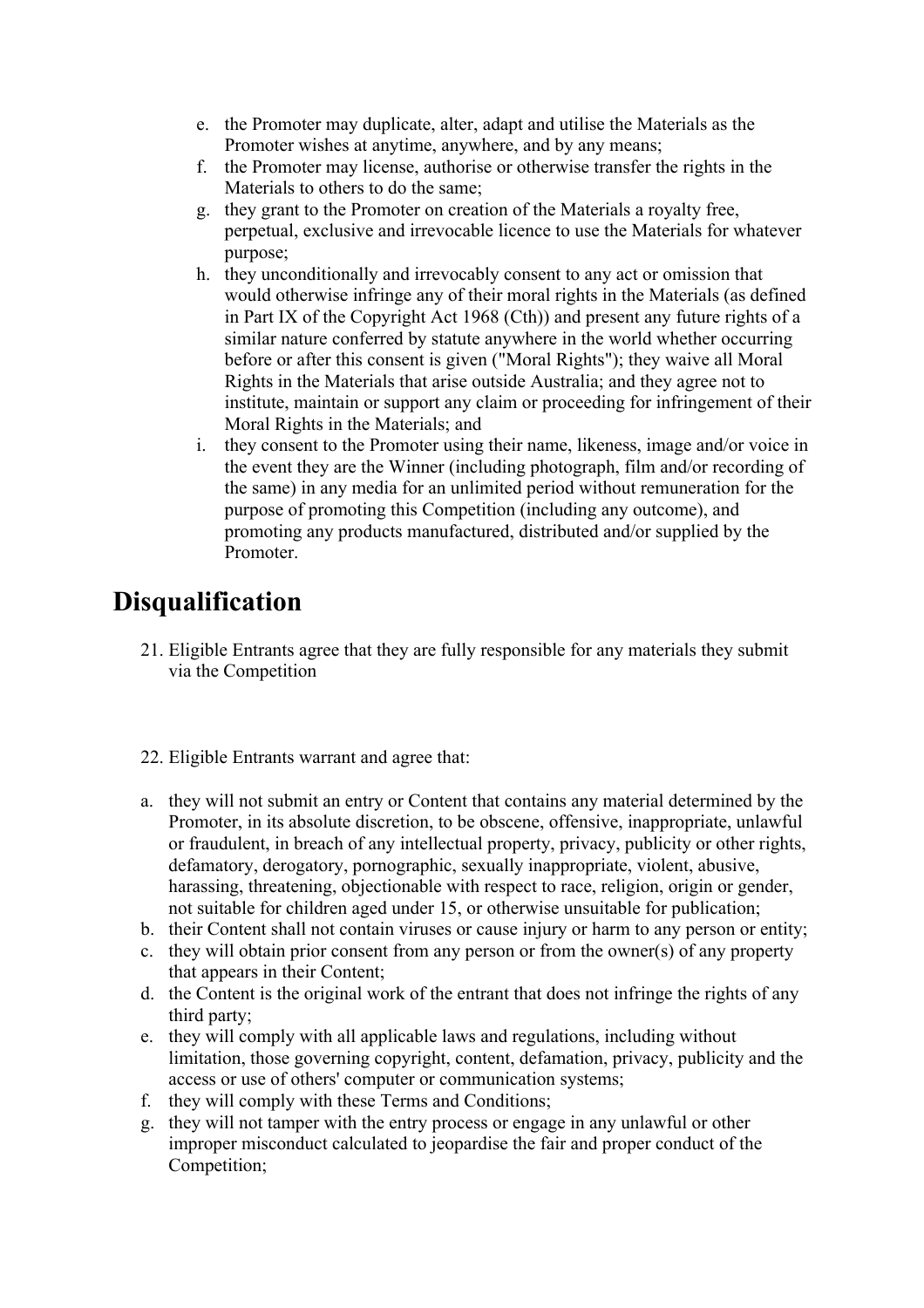- h. they will not use any automated entry software or any other mechanical or electronic means that allows an individual to automatically enter the Competition repeatedly; and
- i. they will not, in the opinion of the Promoter, tamper or interfere with the entry mechanism in any way, or fail to properly comply with the entry process.
- j. Any entrant or entry which fails to comply with these Terms and Conditions is not eligible to win, unless the Promoter exercises its discretion to permit the entry or entrant to remain eligible.
- 22. The Promoter reserves the right, at any time, in its absolute discretion, to:
- a. refuse to accept any entry and/or disqualify or remove any entry, and to disqualify any individual;
- b. take such other action in relation to the entry or individual as Promoter deems appropriate and in the interests of the Competition, including making a public statement; and
- c. to verify the validity of entries and Eligible Entrants (including an Eligible Entrant's identity, age and place of residence).

Without limitation, the Promoter may exercise the rights set out in this clause if it has reason to believe that, or deems that, an entrant or entry is in breach of, or likely to breach, these terms and conditions.

23. Incomplete, indecipherable, illegible or incorrect entries are deemed invalid and are ineligible to win. The Promoter is entitled to determine which entries are incomplete, indecipherable, illegible or incorrect, in its absolute discretion. However, errors, omissions and other defects may be accepted at the Promoter's discretion.

#### **Privacy**

**24.** Eligible Entrants personal information will be collected by or on behalf of the Promoter to enable it to administer the Competition and publicise its winner, and if Eligible Entrant consents, may be used to market its product to the Eligible Entrant. The personal information of the winner may be provided to others assisting in the conduct of the Competition, including the Competition administrator, Prize suppliers and deliverers. The Promoter will use and handle personal information as set out in its Privacy Policy.

#### **Liability, and Indemnity by Eligible Entrant**

25. By entering and participating, entrant agrees to hold harmless, defend and indemnify Promoter from and against any and all claims, demands, liability, damages or causes of action (however named or described), losses, costs or expenses, with respect to or arising out of or related to (i) entrant's participation in the Competition (ii) breach of any of these Terms and Conditions, or (iii) entrant's participation in any Prize related activities, acceptance of a Prize and/or use or misuse of a Prize (including, without limitation, any property loss, damage, personal injury or death caused to any  $person(s)$ ).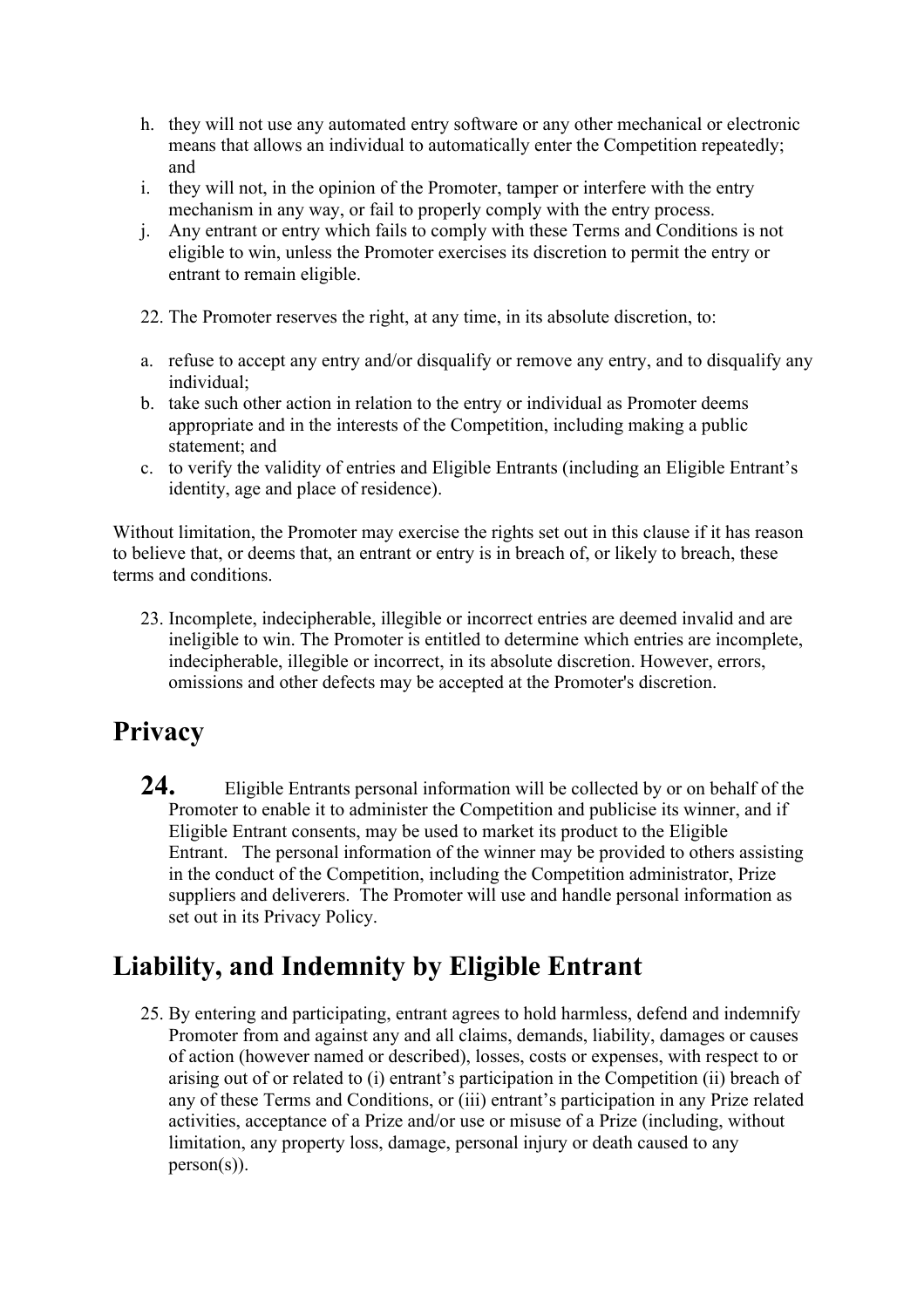- 26. Nothing in these Terms and Conditions limits, excludes or modifies or purports to limit, exclude or modify the statutory consumer guarantees as provided under any consumer protection laws in the States and Territories of Australia to the extent that by law they cannot be excluded. Except for any liability that cannot by law be excluded, the Promoter (including its respective officers, employees and agents) excludes all any and all claims, demands, liability, damages or causes of action (however named or described), losses, costs or expenses, with respect to or arising out of or related to the Competition, any Eligible Entrant or Entry, or these Terms and Conditions, including without limitation in respect of:
- a. any loss or damage (including loss of opportunity) whether direct, indirect, special or consequential, loss of market, loss of contract, arising in any way;
- b. any personal injury;
- c. property damage;
- d. breach of confidence;
- e. technical difficulties or equipment malfunction;
- f. theft, unauthorised access or third party interference;
- g. any entry or prize claim that is late, lost, altered, damaged or misdirected (whether or not after their receipt by the Promoter);
- h. breach of intellectual property rights;
- i. any variation in prize value to that stated in these Terms and Conditions; and
- j. any part of the Prizes that may be lost, stolen, forged, damaged or tampered with in any way before it reaches the Winner.
- 27. If Promoter is unable to exclude, but is able to limit the Eligible Entrant's remedy for a breach of a legislative provision, then the liability of Promoter for breach of that provision is limited to, at Promoter's option, the supplying of the Prizes (or other relevant goods or services) again or the payment of the cost of having the Prizes (or other relevant goods or services) supplied again.
- 28. It is acknowledged that the Competition is entered by Eligible Entrants voluntarily, for little or no consideration, and that Promoter has an absolute discretion to extend, terminate, cancel or modify (subject to Eligible Entrants being able to withdraw from the Competition) the Competition in any way whatsoever. Without limitation, this right may be exercised if, for any reason, the Competition is interfered with in any way or is not capable of running as planned, including but not limited to, infection by computer virus, bugs, tampering, unauthorised intervention, fraud, technical failure or any other causes beyond the reasonable control of the Promoter, which corrupt or affect the administration, security, fairness, integrity or proper conduct of this Competition.
- 29. The Promoter accepts no responsibility for any entries not received for any reason during the Promotion Period. Entries will be deemed to be accepted at the time of receipt by the Promoter and not at the time of transmission. No responsibility will be taken for lost, late or misdirected entries. The Promoter is not responsible for technical difficulties with the entry mechanism and does not warrant that the entry mechanism will be available at all times.

#### **Miscellaneous**